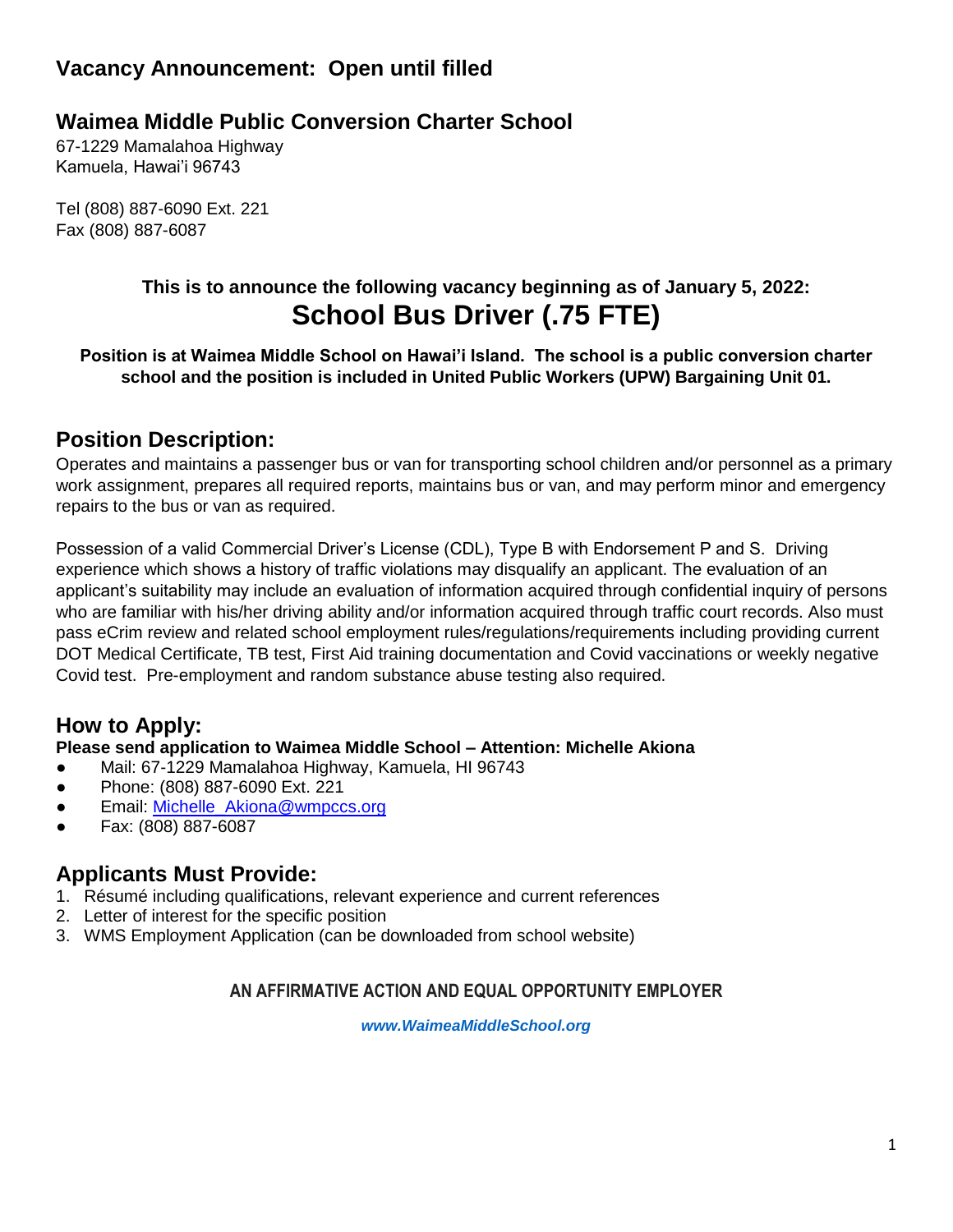# **WAIMEA MIDDLE PUBLIC CONVERSION CHARTER SCHOOL POSITION DESCRIPTION For Bus Driver (0.75FTE)**

### **GENERAL DESCRIPTION:**

- This position is located at Waimea Middle School and is responsible for operating and maintaining a school bus and school vans for transporting school children from home to school and back.
- The primary function of this position is to safely transport school children according to State and Federal regulations and to keep records of all trips.
- This position is also required to maintain their equipment and to perform pre-trip and post-trip inspections.

## **MAJOR DUTIES AND RESPONSIBILITIES:**

- *Driving – 80%*
	- $\circ$  Pick-up and drop-off of students at authorized bus stops, on assigned routes or field trips. The driver shall maintain the annual student rider lists by route and trip and keep them in the respective buses at all times. Driver shall comply with Bus Pass Procedures put in place by Waimea Middle School for all eligible students riding the school bus.

### *Other Related Duties – 20%*

- $\circ$  Performs pre-trip inspections, post-trip inspections, including a walk through of the bus to ensure that no student is left unattended on the school bus. Bus cleaning daily, including sweeping, mopping and waxing to keep the bus in clean condition. Keeps bus supplied with fuel, oil, water and air. Makes daily check of the bus that includes tires, brakes, horn, wipers, lights, turn signals and emergency kits. Reports any repairs that are needed; may make minor emergency repairs to the bus as required.
- $\circ$  Prepares all required reports and turns them in to administration in a timely manner.

### **CONTROLS EXERCISED OVER THE WORK:**

- Position is under the general supervision of the principal.
	- o Instructions Provided
		- General instructions and guidelines are provided regarding work schedule, priority of work, new policies and procedures and interpretation of laws, rules and regulations.
- Assistance Provided
	- $\circ$  The principal will provide day-to-day assistance and quidance on difficulties that may arise from work in progress; however, the bus driver is expected to independently exercise judgment and discretion in applying accepted methods and techniques to ensure health and safety of students while driving.